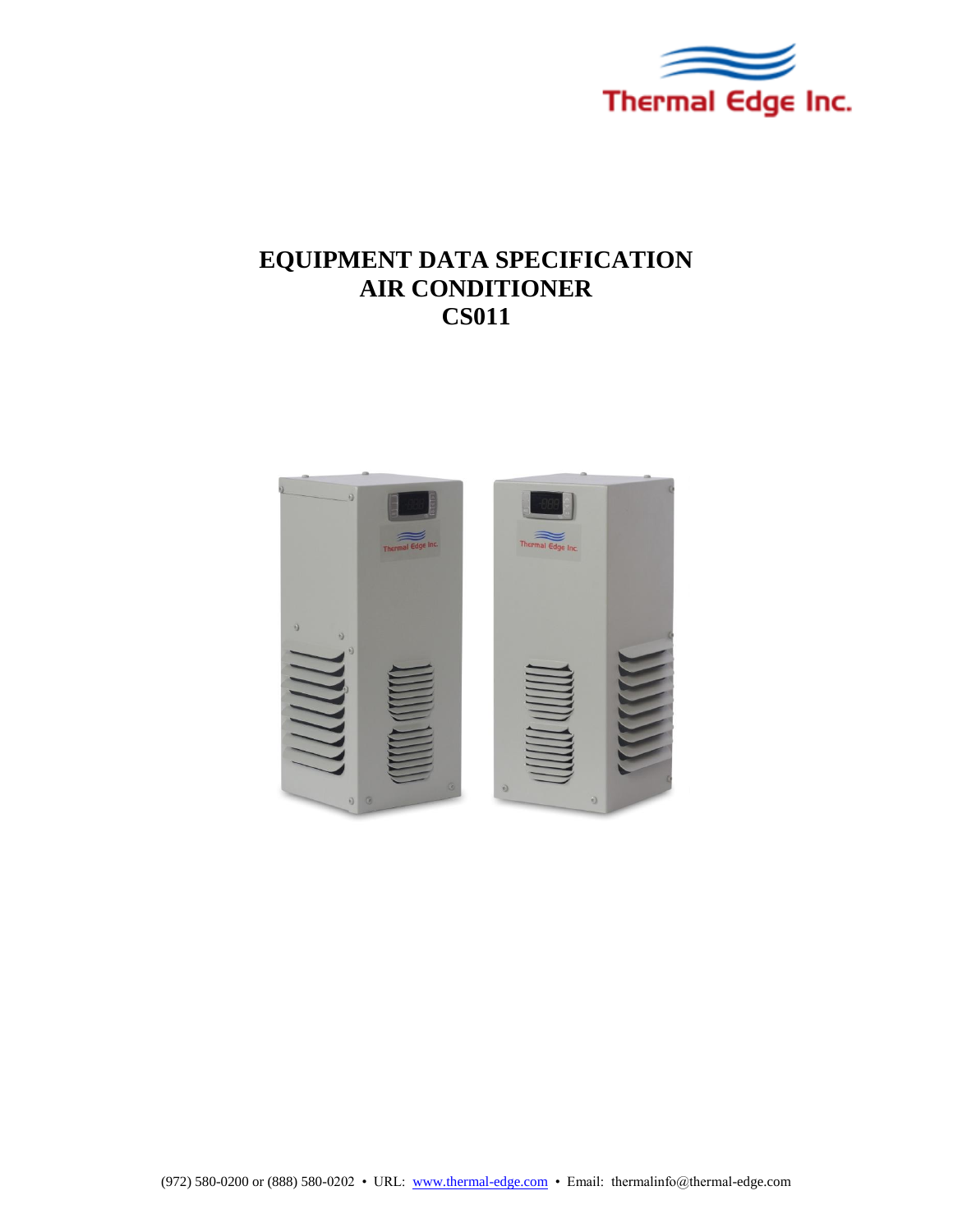## **TABLE OF CONTENTS**

- **1.0 SCOPE**
- **2.0 REQUIREMENTS**
- **3.0 OPTIONS**
- **4.0 ACCESSORIES**
- **5.0 CODES AND STANDARDS**

#### **SPECIFICATION**

#### **1.0 SCOPE**

This specification covers the minimum general and specific requirements for the Air Conditioner unit for electrical enclosures.

# **2.0 REQUIREMENTS**

|   | Type of Heat Exchange                |                              | Compressor based air conditioner                                                                                                   |
|---|--------------------------------------|------------------------------|------------------------------------------------------------------------------------------------------------------------------------|
| ٠ | <b>Ambient Operating Temperature</b> | $60^{\circ}F - 131^{\circ}F$ |                                                                                                                                    |
|   | Approvals and Stamps                 | UL, cUL, CE                  |                                                                                                                                    |
|   | <b>NEMA</b> Type                     | 12, 04, or $4X$              |                                                                                                                                    |
|   | Voltage                              |                              | 110-120 VAC, 60 Hz, 10.1A Inrush, 2.7A Running                                                                                     |
|   | <b>BTU</b> Rating                    | $1000 - 2000$ BTUH, Nominal  |                                                                                                                                    |
|   | Material Type                        | NEMA 4X:                     | NEMA 12, 04: Powder coated cold rolled steel<br>304 or 316 Stainless Steel, #4 Finish                                              |
|   | Construction                         | Chassis:<br>Shroud:          | Rigid, insulated, closed loop<br>Seam welded, insulated                                                                            |
|   | <b>Enclosure Mounting</b>            | enclosure                    | Two coil design with condenser air intake from either or both<br>sides, permits installation on right or left side of wall mounted |
|   | <b>Condensate Removal</b>            |                              | Active evaporation utilizing superheated refrigerant coil                                                                          |
|   | Refrigerant                          | R134a                        |                                                                                                                                    |
|   | <b>Refrigerant Metering</b>          | Thermal expansion valve      |                                                                                                                                    |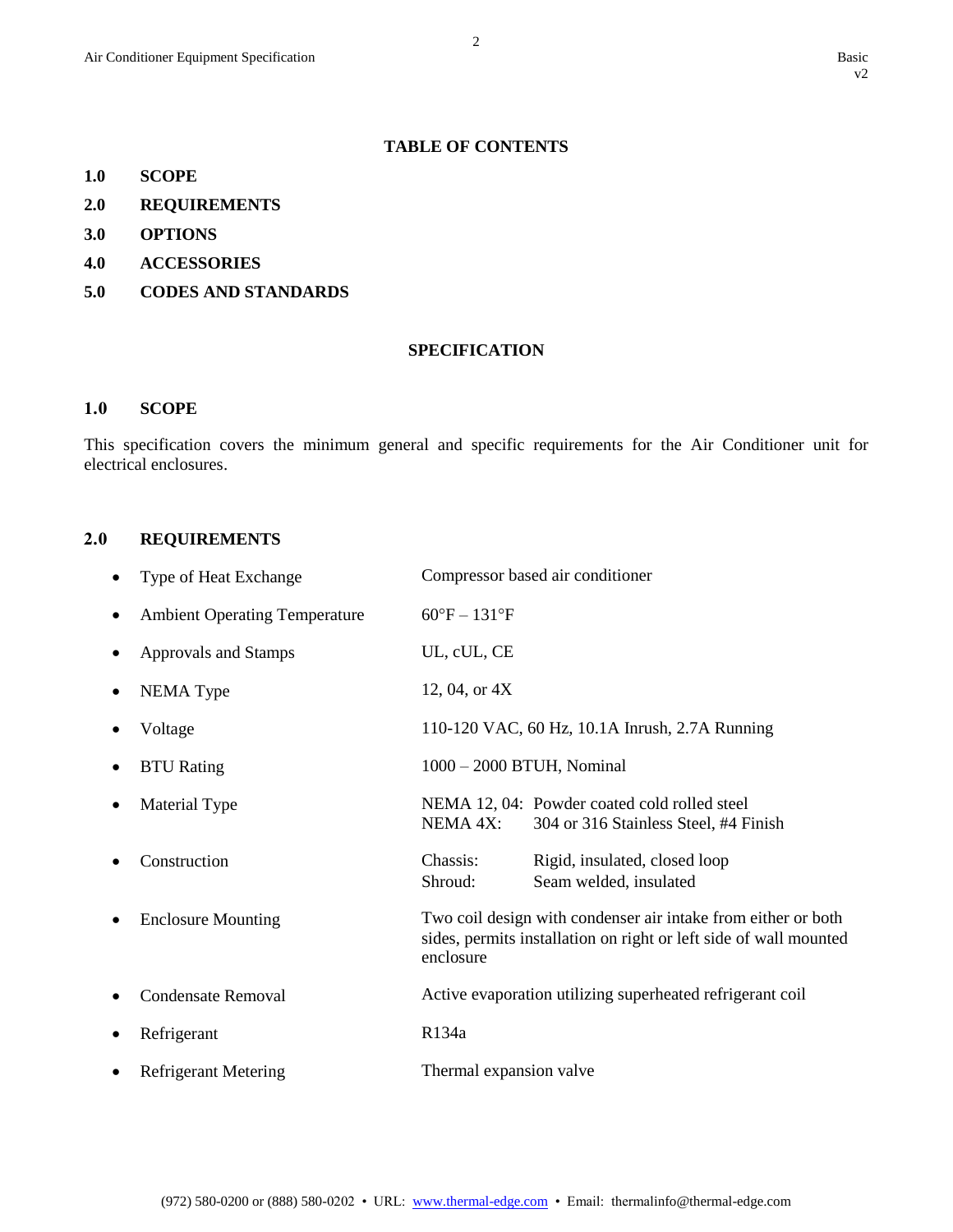| <b>Refrigerant Service Ports</b>        | High pressure                                                                                                                                   |  |
|-----------------------------------------|-------------------------------------------------------------------------------------------------------------------------------------------------|--|
|                                         | Low pressure                                                                                                                                    |  |
| <b>Digital Controller</b>               |                                                                                                                                                 |  |
| Controls<br>$\circ$                     | Cooling set point<br>$\circ$                                                                                                                    |  |
|                                         | Cooling set point differential<br>O                                                                                                             |  |
|                                         | Compressor protection:<br>O<br>Anti-short cycle delay<br>O<br>Condenser high temperature limit<br>$\circ$<br>Evaporator low pressure limit<br>O |  |
|                                         | Probes displayed:<br>O<br>Evaporator temperature<br>O<br>Condenser temperature<br>O                                                             |  |
|                                         | Auxiliary set points:<br>$\circ$<br>Heater<br>$\circ$<br>Dry contact<br>O                                                                       |  |
|                                         | Auxiliary set point differential<br>O                                                                                                           |  |
| Alarms<br>$\circ$                       | Enclosure probe failure (P1)<br>O                                                                                                               |  |
|                                         | Condenser probe failure (P2)<br>O                                                                                                               |  |
|                                         | Maximum temperature for 3 minutes (HA)<br>O                                                                                                     |  |
|                                         | Minimum temperature for 3 minutes (LA)<br>O                                                                                                     |  |
|                                         | Condenser high temperature for 3 minutes (HA2)<br>O                                                                                             |  |
|                                         | Condenser low temperature for 3 minutes (LA2)<br>O                                                                                              |  |
|                                         | Evaporator low pressure for 2 minutes (CA)<br>$\circ$                                                                                           |  |
| <b>Compressor Head Pressure Control</b> | Pressure controlled condenser fan switch                                                                                                        |  |
| <b>Compressor Protection</b>            | Thermal/current overload switch (self-resetting)                                                                                                |  |
| <b>Electrical Connection</b>            | Power cord with plug                                                                                                                            |  |
|                                         | Power On/Off switch                                                                                                                             |  |
| Dimensions                              | 17"H x 7"W x 7"D                                                                                                                                |  |
| Unit Weight                             | 30 lbs.                                                                                                                                         |  |
| Shipping                                | Corrugated packaging and pallet                                                                                                                 |  |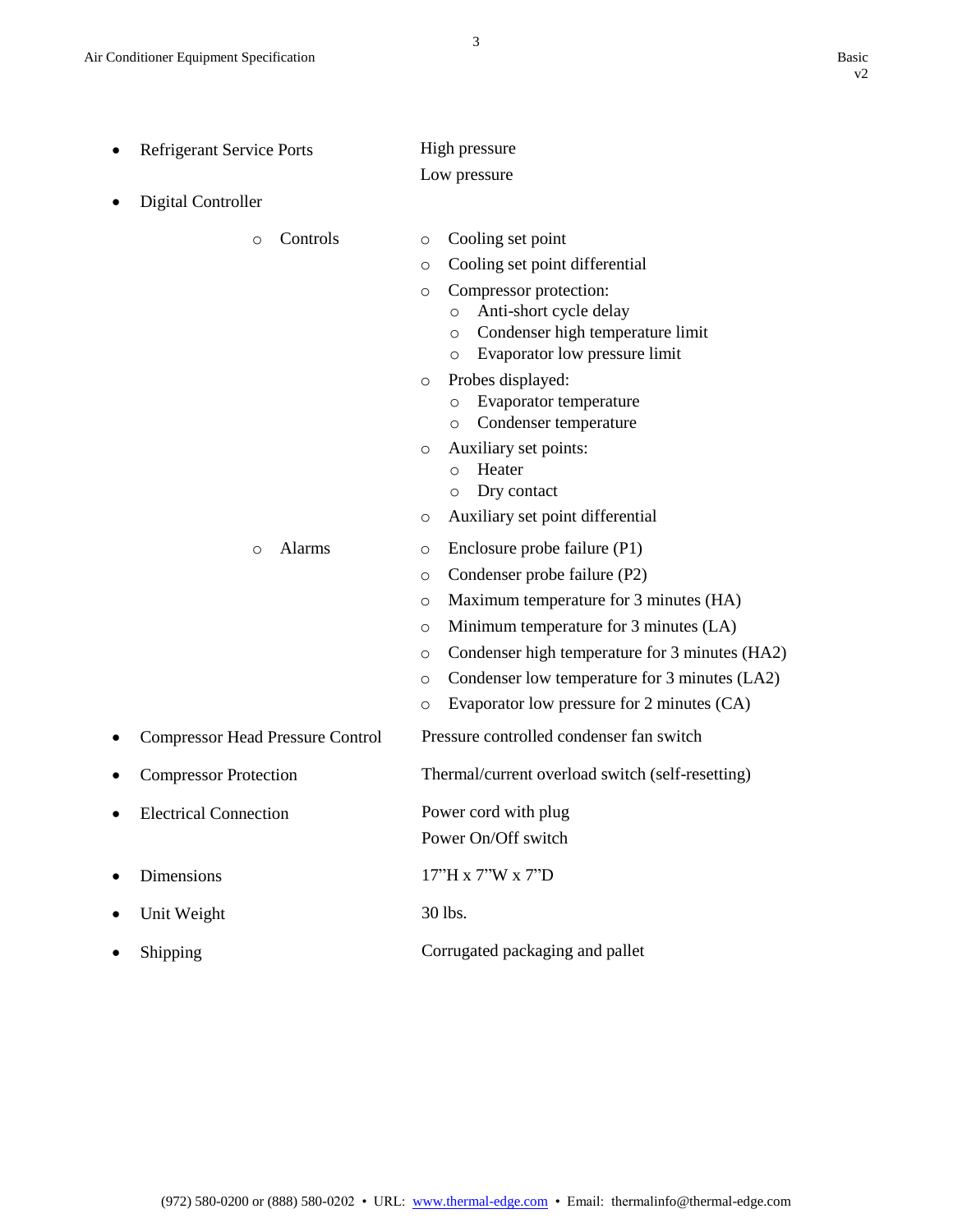4

## **3.0 OPTIONS**

| Refrigeration Circuit Protection                                               | Electrostatic epoxy coated coils<br>Passivated refrigeration tubing joints                              |
|--------------------------------------------------------------------------------|---------------------------------------------------------------------------------------------------------|
| Dry Contact<br>(Operation when enclosure<br>temperature exceeds maximum limit) | Normally open<br>Normally closed<br>Normally open & normally closed                                     |
| <b>Integrated Heater</b>                                                       | 350W (Not available with Remote Controller, Modbus RTU or Ethernet/IP.)                                 |
| <b>Custom Programming</b>                                                      | Factory programming of digital controller for Celsius<br>temperature or deviation from default settings |
| <b>External Heat Output</b>                                                    | $100 W - 950W$                                                                                          |
| Open Door Kill Switch                                                          | Disables power to air conditioner when equipment enclosure<br>door is open                              |
| Adjustable Temperature Probe                                                   | Monitor & maintain temperature at any point inside equipment<br>enclosure                               |
| <b>High Ambient</b>                                                            | For operation at ambient temperatures above 131°F                                                       |
| Low Ambient                                                                    | For operation at ambient temperatures below 60°F                                                        |
| <b>Remote Controller</b>                                                       | Digital controller supplied with 10 ft. cable & bracket for<br>installation inside equipment cabinet    |
| <b>Controller Communication Output</b>                                         | <b>Modbus RTU</b><br>Ethernet/IP                                                                        |

# **4.0 ACCESSORIES**

| • Alarm $&$ Controlling Web Server | $XWEB300D-8B000 - for up to 6 air conditions$  |  |
|------------------------------------|------------------------------------------------|--|
|                                    | $XWEB300D-8F000 - for up to 18 air conditions$ |  |